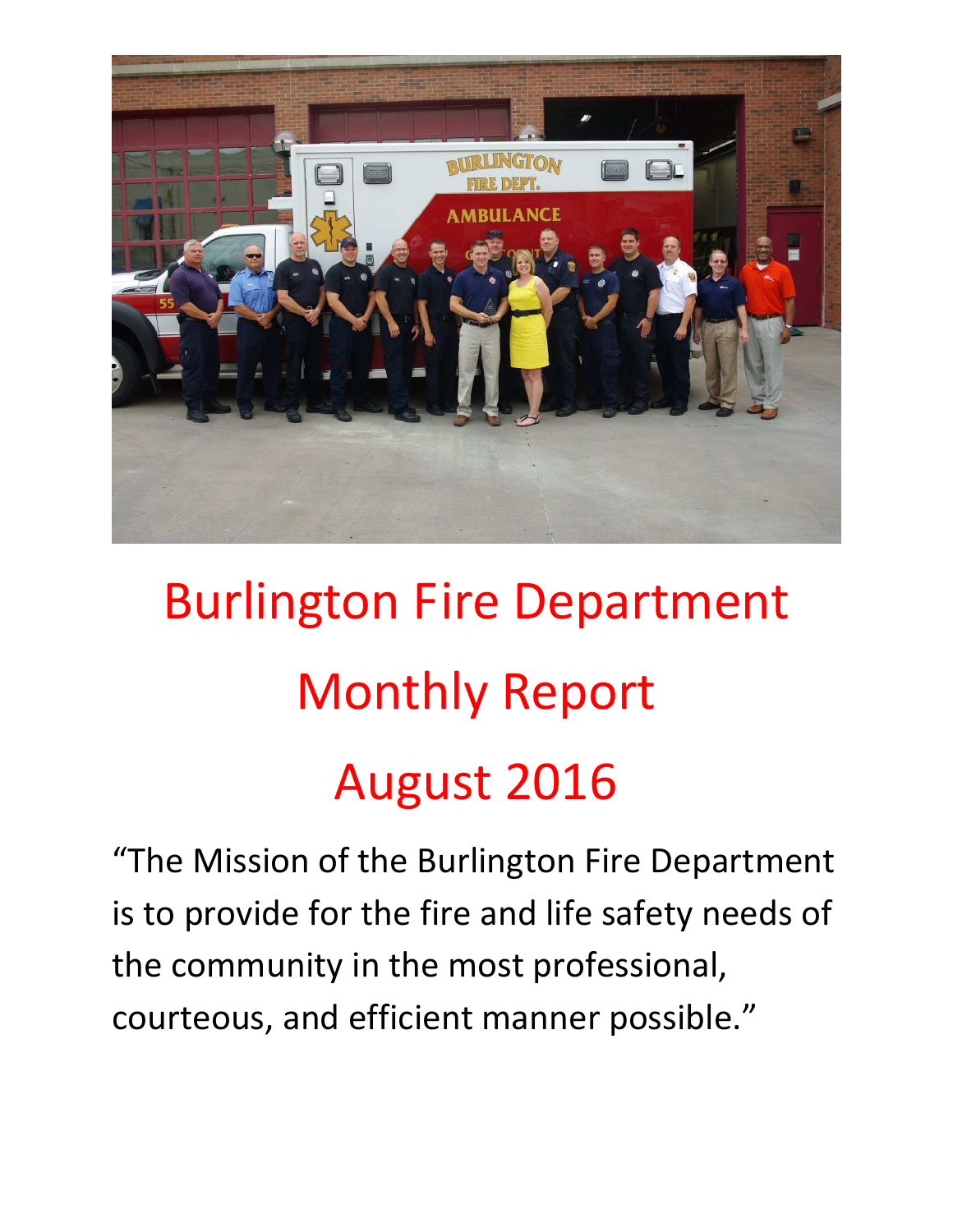#### **Operations**

We had 404 calls for service in August with 302 of those calls being in the city limits of Burlington. There were 111 overlapping calls, meaning 3-4 times per day there were multiple calls happening at the same time. Our average response time for EMS calls was 5 minutes and 40 seconds in Burlington. This includes both emergency and non-emergency calls. Our average response time for structure fire alarms was 4 minutes and 38 seconds.

We received an Assistance to Firefighter's Grant (AFG) to help purchase 3 new heart monitors. The grant will provide up to \$87,273 with a 10% match required. This grant will allow all 5 ambulances to be equipped with the capability of taking and transmitting 12-lead EKGs. Congressman Dave Loebsack stopped by Central Station to congratulate the department on the award.

We also received the Iowa Donor Network (IDN) LEGACI Award for Education. The award is given to IDN partner agencies that go above and beyond in helping to fulfill their mission.

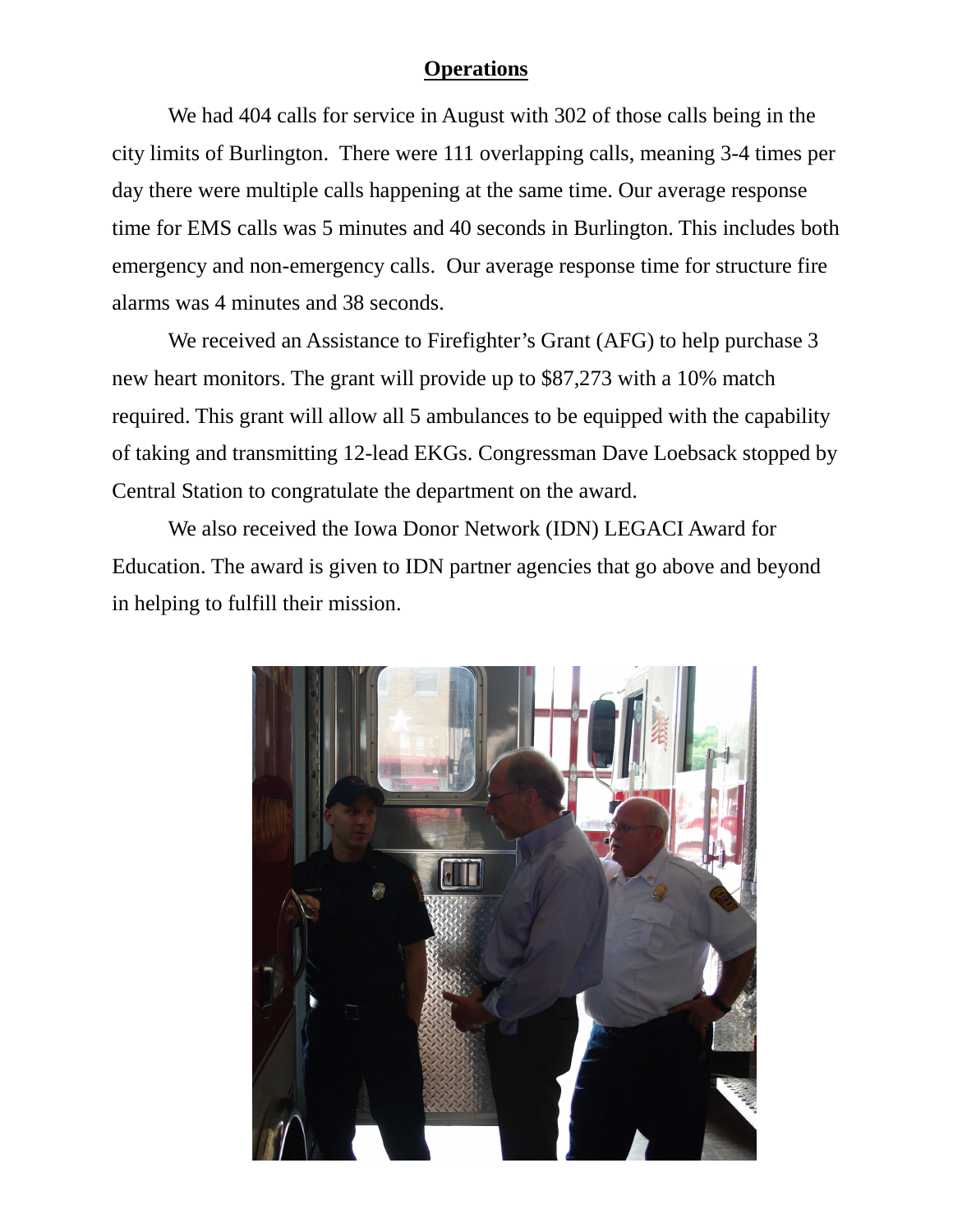#### **Training**

 There were 414 hours of training completed in August. All three shifts received the 4-hour Amtrak training "Passenger Train Emergency Response" which was presented at Central Station. Doug Ferguson from the EPA presented an 8-hour course called "Is This a Homemade Explosives Lab or a Drug Lab?" also at Central Station. All EMS personnel completed the required quarterly skills review. Several members were able to complete a hazardous materials training session with Impact 7G at Southeastern Community College.

#### **Fire Prevention**

 In addition to several ongoing fire investigations, Fire Marshal Crooks completed 31 inspections in August. Fire Marshal Crooks and Battalion Chief Workman traveled to Springfield, Illinois to staff the fire prevention area at the Illinois State Fair. Crews installed 16 smoke alarms in August.

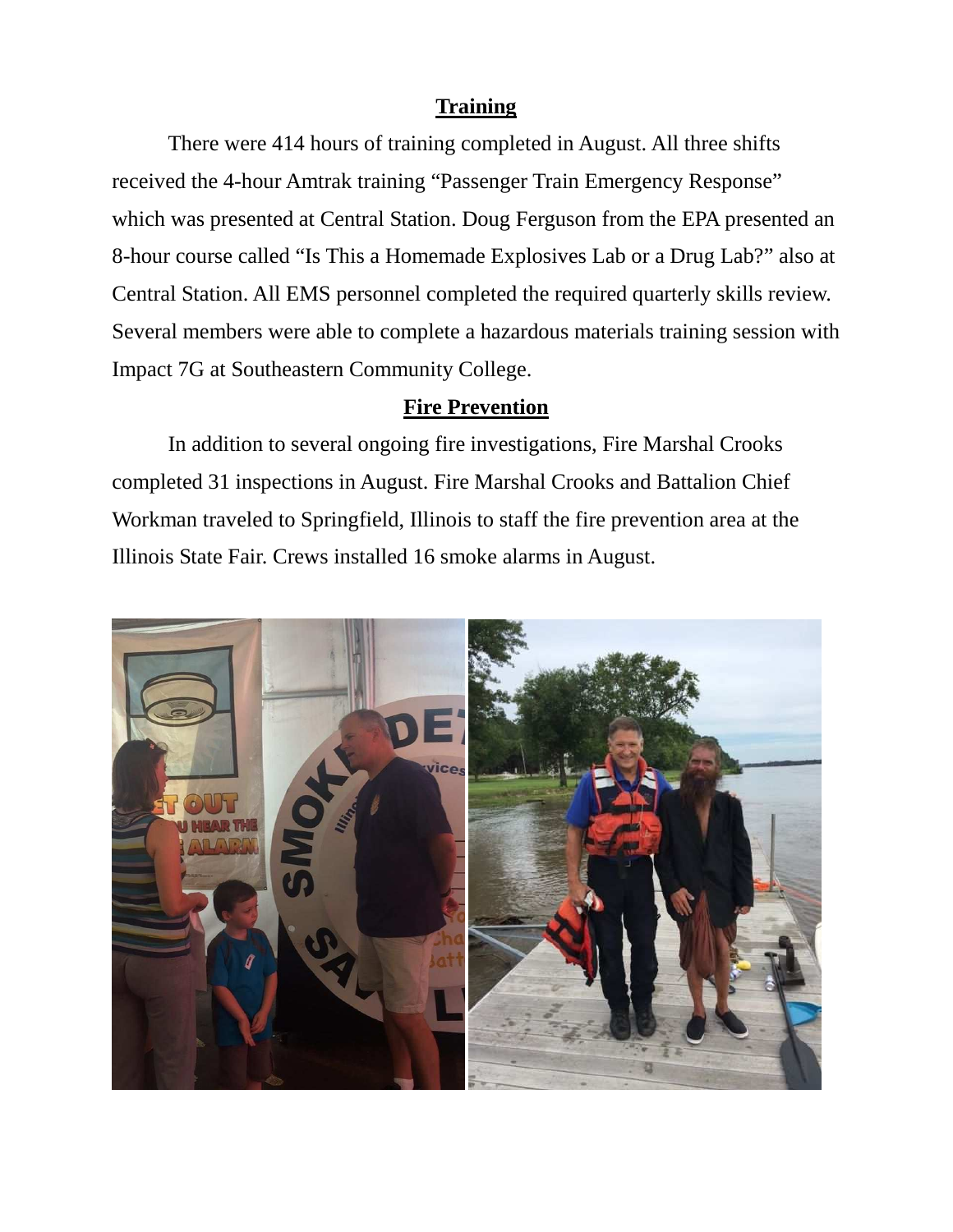## **Other Activities**

- Crews provided in-water standby for several days of Great River Bridge maintenance work.
- Several members attended and participated in the Boots vs Badges fundraiser at Community Field.
- Deputy Chief Ryan attended the Salamander ID card training.
- Crews pre-planned the Jefferson Street Bakery.
- Chief Trexel and Deputy Chief Ryan met with representatives from the Insurance Services Office (ISO) as part of the ISO rating process.
- Battalion Chief Workman, Chief Trexel, and Deputy Chief Ryan attended the Des Moines County Firefighter's Association meeting.
- Chief Trexel attended the Stroke Task Force meeting at GRMC.

Respectfully Submitted,

Matt Trexel

Fire Chief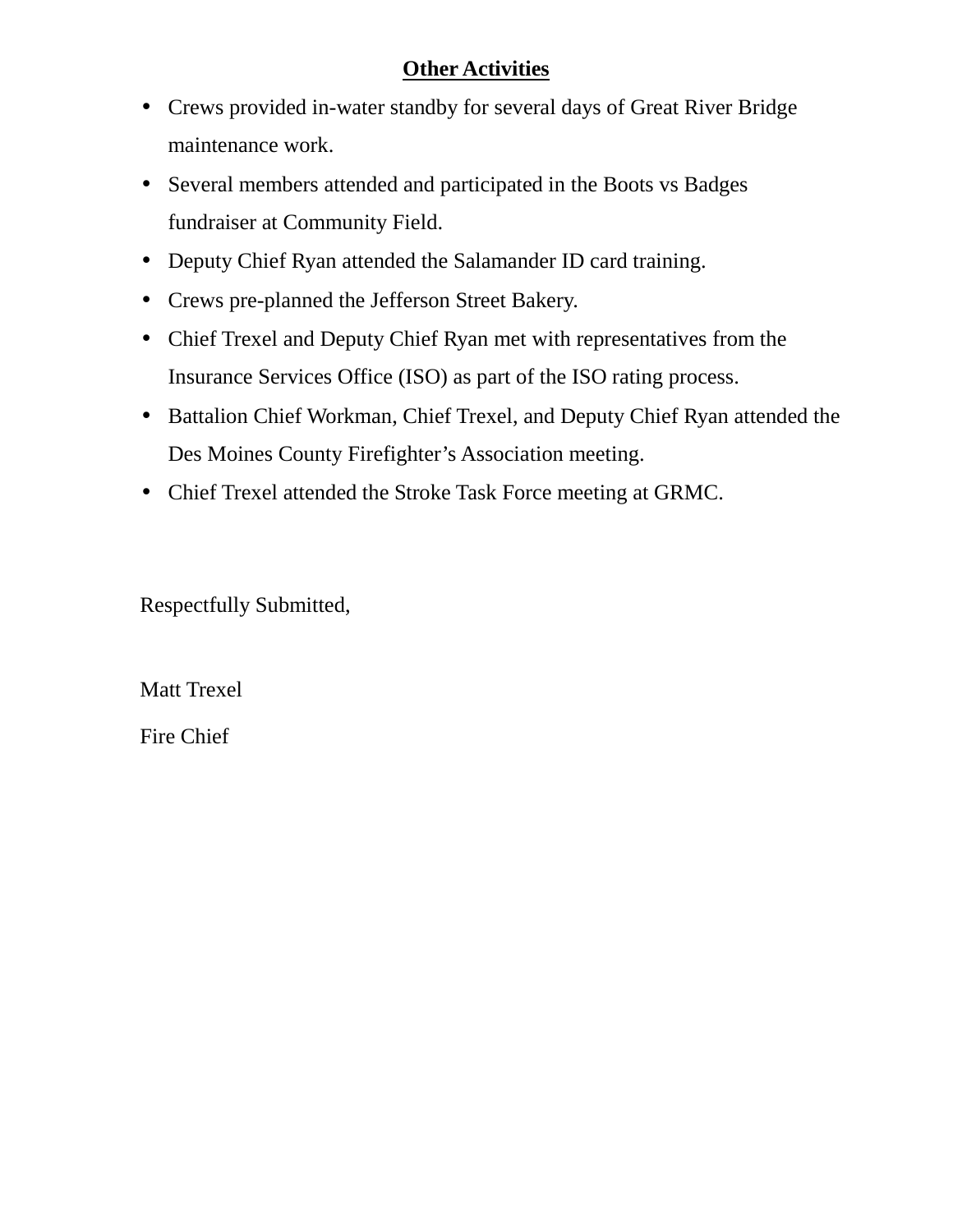**Incident Type Report August 2016** 



## **Responses By District August 2016**

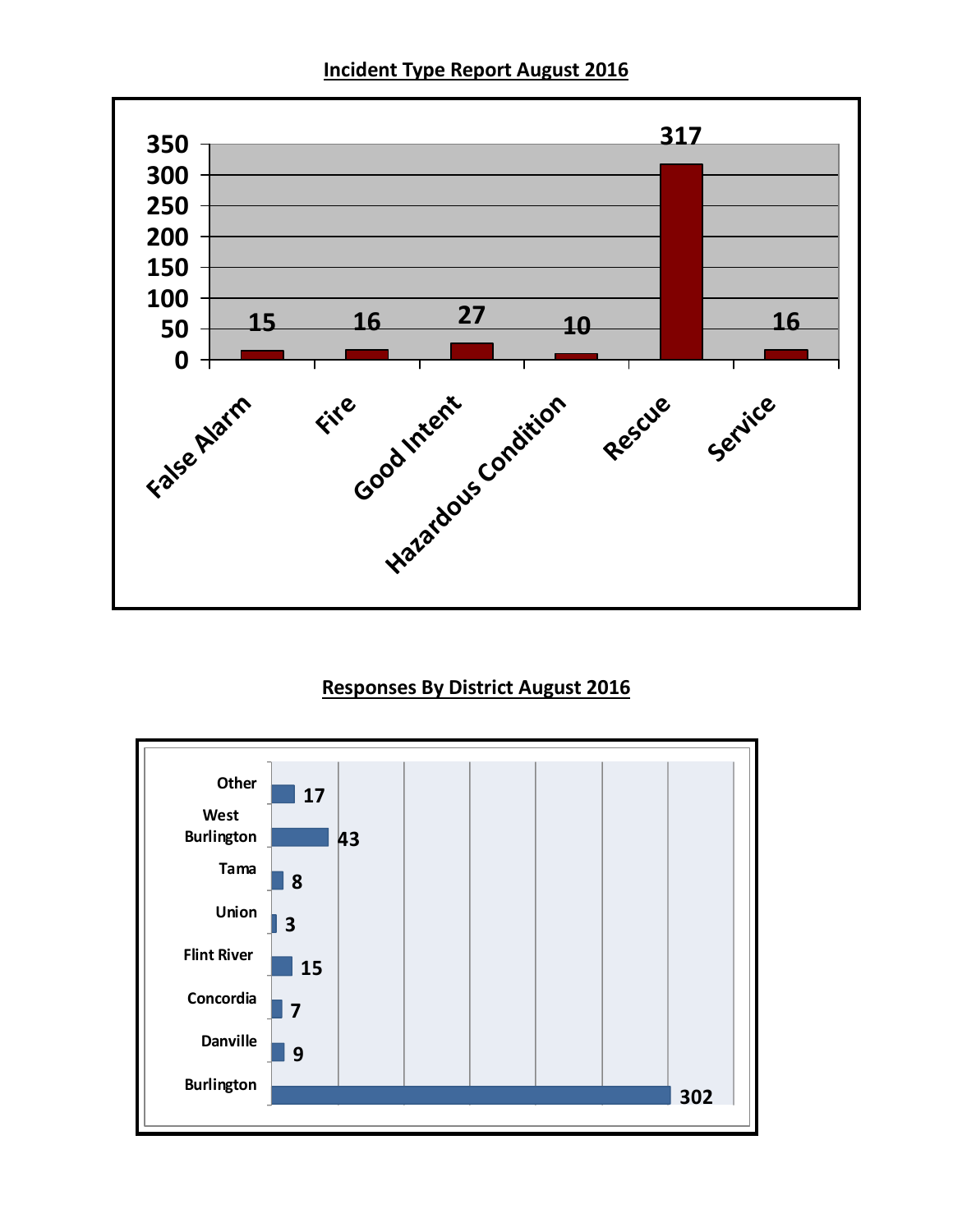## **Administrative Summary - August**

| <b>Assignments</b>                           |               |     |
|----------------------------------------------|---------------|-----|
| <b>Completions (August 1-31)</b>             |               |     |
| Users with completions:                      | 42            | 98% |
| Total completions:                           | 566           |     |
| <b>Overdue Assignments (as of August 31)</b> |               |     |
| Users with assignment(s) that are overdue:   | 15            | 35% |
| Total overdue assignments:                   | 70            |     |
| No Assignments (as of August 31)             |               |     |
| Users with no assignments:                   | $\mathcal{P}$ | .5% |

| <b>Users</b>                                               |    |     |
|------------------------------------------------------------|----|-----|
| Log-ins (August 1-31)                                      |    |     |
| Users who have logged in:                                  | 39 | 91% |
| <b>Credentials</b>                                         |    |     |
| Users with credentials expiring next month<br>(September): | O  | 0%  |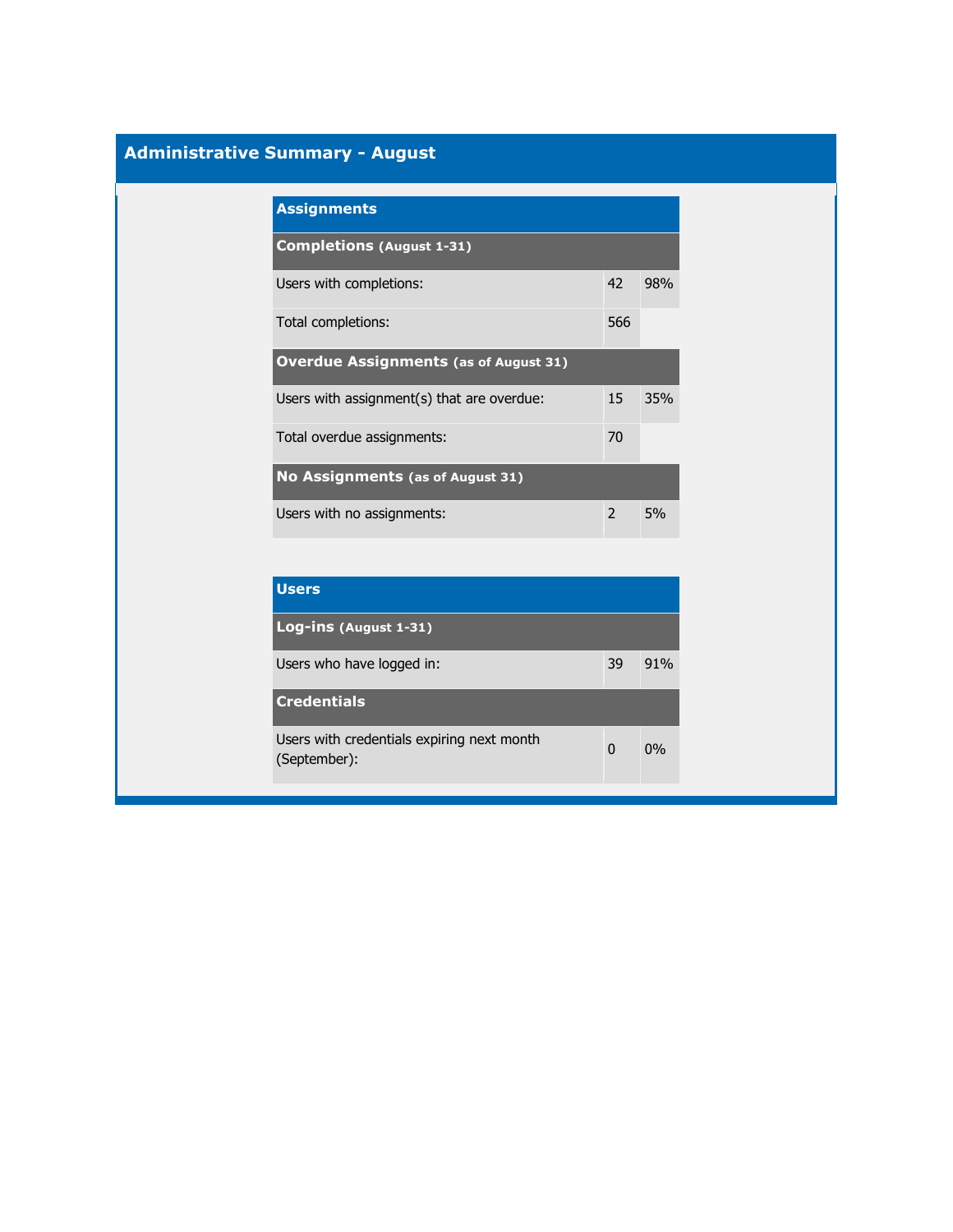## EMS Run Data August 2016

## Age Breakdown

#### Report Date Range: 08/01/2016 to 08/31/2016

| <b>Type</b>        | <b>Count</b> |                |
|--------------------|--------------|----------------|
| Pediatric (0 - 13) | イク           | <b>Details</b> |
| Adult (14 - 64)    | 173          | <b>Details</b> |
| Senior (65+)       | 125          | <b>Details</b> |

Treatments By Unit

## Report Date Range:

| 08/01/2016 to 08/31/2016 |                 |                          |                 |                 |  |  |  |
|--------------------------|-----------------|--------------------------|-----------------|-----------------|--|--|--|
| <b>Treatment</b>         | <b>Unit 751</b> | <b>Unit 752</b>          | <b>Unit 753</b> | <b>Unit 755</b> |  |  |  |
| 12 Lead EKG              | 8               |                          | $\overline{1}$  | 11              |  |  |  |
| Air Adjunct              |                 |                          |                 | $\overline{2}$  |  |  |  |
| Bandage                  | $\overline{2}$  | $\overline{1}$           |                 | 10              |  |  |  |
| <b>Clear Airway</b>      |                 | $\overline{1}$           |                 |                 |  |  |  |
| Contacted                | $\overline{4}$  | 1                        |                 | $\overline{2}$  |  |  |  |
| <b>Medical Control</b>   |                 |                          |                 |                 |  |  |  |
| <b>CPAP</b>              | 1               |                          |                 | 1               |  |  |  |
| <b>CPR</b>               |                 |                          |                 | 1               |  |  |  |
| <b>Dual Lumen</b>        |                 | 1                        |                 | $\overline{1}$  |  |  |  |
| Airway (King or          |                 |                          |                 |                 |  |  |  |
| Combitube)               |                 |                          |                 |                 |  |  |  |
| ECG (4 Lead)             | 29              | 9                        | 6               | 62              |  |  |  |
| EtCO <sub>2</sub>        | 1               |                          |                 | $\overline{2}$  |  |  |  |
| monitoring               |                 |                          |                 |                 |  |  |  |
| <b>Field Termination</b> |                 |                          |                 | $\overline{2}$  |  |  |  |
| Intubation               |                 | $\overline{1}$           |                 | 1               |  |  |  |
| IV                       | 40              | $\overline{10}$          | 5               | 80              |  |  |  |
| Medication               | 34              | 8                        | 10              | 59              |  |  |  |
| Administration           |                 |                          |                 |                 |  |  |  |
| Nebulizer                | $\overline{2}$  |                          |                 | $\overline{2}$  |  |  |  |
| Oxygen Adminis           | $\overline{11}$ | $\overline{\mathcal{A}}$ |                 | 23              |  |  |  |
| Spinal                   | $\overline{7}$  | 3                        |                 | 14              |  |  |  |
| Immobilization           |                 |                          |                 |                 |  |  |  |
| Splint                   | $\overline{2}$  |                          |                 | $\overline{2}$  |  |  |  |
| <b>Suction</b>           |                 | 1                        |                 | 3               |  |  |  |
| Thermal                  | 1               |                          |                 |                 |  |  |  |
| <b>Treatments</b>        |                 |                          |                 |                 |  |  |  |
| Ventilation              |                 | 1                        |                 | 3               |  |  |  |